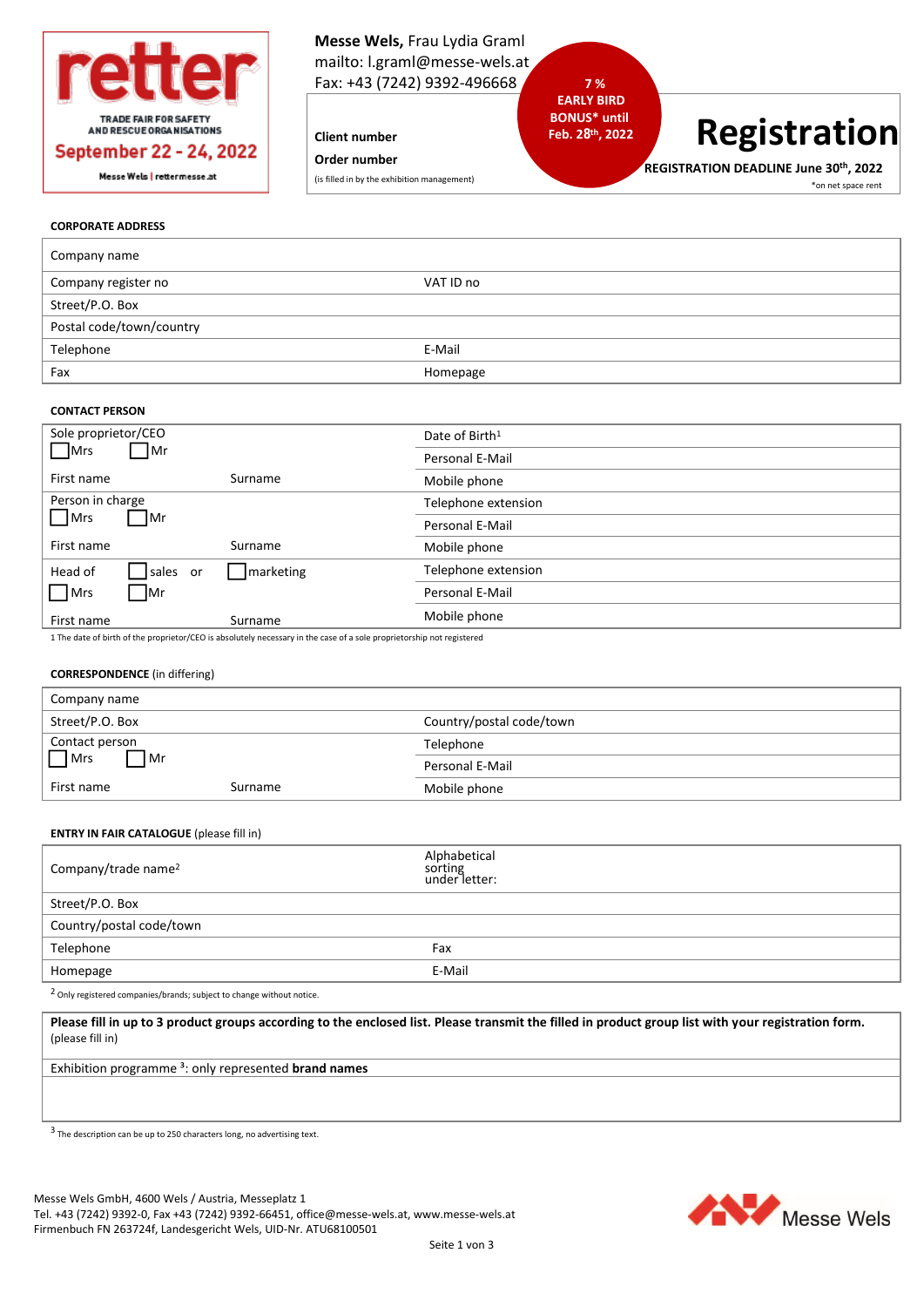| <b>STAND SPACE (without Construction):</b>                                                                                                                                                                                                                                                                                                                                                                                                                                                                                                                                                                                          |                                |                                                                                                                                                                                                                                                                                                                                                                                 |                            |                                                                                                                                                                                                                                                                       |
|-------------------------------------------------------------------------------------------------------------------------------------------------------------------------------------------------------------------------------------------------------------------------------------------------------------------------------------------------------------------------------------------------------------------------------------------------------------------------------------------------------------------------------------------------------------------------------------------------------------------------------------|--------------------------------|---------------------------------------------------------------------------------------------------------------------------------------------------------------------------------------------------------------------------------------------------------------------------------------------------------------------------------------------------------------------------------|----------------------------|-----------------------------------------------------------------------------------------------------------------------------------------------------------------------------------------------------------------------------------------------------------------------|
|                                                                                                                                                                                                                                                                                                                                                                                                                                                                                                                                                                                                                                     | $m$ width = $0,00$             |                                                                                                                                                                                                                                                                                                                                                                                 |                            |                                                                                                                                                                                                                                                                       |
| m lenght X<br>Desired stand space:<br>Please mark the desired type of stand with cross:                                                                                                                                                                                                                                                                                                                                                                                                                                                                                                                                             |                                | m <sup>2</sup>                                                                                                                                                                                                                                                                                                                                                                  |                            |                                                                                                                                                                                                                                                                       |
|                                                                                                                                                                                                                                                                                                                                                                                                                                                                                                                                                                                                                                     |                                |                                                                                                                                                                                                                                                                                                                                                                                 |                            |                                                                                                                                                                                                                                                                       |
| Indoor row stand<br>EUR 121,20/m <sup>2</sup><br>(30107)                                                                                                                                                                                                                                                                                                                                                                                                                                                                                                                                                                            | Indoor corner stand<br>(30110) | EUR 124,40/m <sup>2</sup>                                                                                                                                                                                                                                                                                                                                                       | Open-air ground<br>(30120) | EUR 51,40/m <sup>2</sup>                                                                                                                                                                                                                                              |
| EUR 125,50/m <sup>2</sup><br>Indoor peninsula stand<br>(30116)                                                                                                                                                                                                                                                                                                                                                                                                                                                                                                                                                                      | Indoor insula stand<br>(30113) | EUR 126,90/m <sup>2</sup>                                                                                                                                                                                                                                                                                                                                                       |                            |                                                                                                                                                                                                                                                                       |
| ATTENTION: The minimum size of stand space is 9 m <sup>2</sup> and insula stand is 70 m <sup>2</sup> . The finial size and type of stand depend on the individual hall planning. Hall pillars and wall projections are part<br>of the allocated stand spaces and do not qualify for a reduction of the stand rent. The indicated prices include only floor space and no side and/or rear walls! Separating walls to the adjacent<br>stand are for optical reasons mandatory. The Messe Wels GmbH reserves the right to award the final booth type (row, corner, peninsula or insula) individually accordingly to the hall planning. |                                |                                                                                                                                                                                                                                                                                                                                                                                 |                            |                                                                                                                                                                                                                                                                       |
| STAND SPACE WITH CONSTRUCTION:                                                                                                                                                                                                                                                                                                                                                                                                                                                                                                                                                                                                      | <b>VARIANT A</b>               |                                                                                                                                                                                                                                                                                                                                                                                 |                            | <b>VARIANT B</b>                                                                                                                                                                                                                                                      |
| Flat rate stand Variant A with 9 m <sup>2</sup><br>(34212)                                                                                                                                                                                                                                                                                                                                                                                                                                                                                                                                                                          | EUR 1.337,40                   | Flat rate stand Variant B with 9 m <sup>2</sup><br>(34218)                                                                                                                                                                                                                                                                                                                      |                            | EUR 1.775,73                                                                                                                                                                                                                                                          |
| Flat rate stand Variant A with 12 m <sup>2</sup><br>(34213)                                                                                                                                                                                                                                                                                                                                                                                                                                                                                                                                                                         | EUR 1.783,20                   | Flat rate stand Variant B with 12 m <sup>2</sup><br>(34219)                                                                                                                                                                                                                                                                                                                     |                            | EUR 2.312,34                                                                                                                                                                                                                                                          |
| Flat rate stand Variant A with 15 m <sup>2</sup><br>(34214)                                                                                                                                                                                                                                                                                                                                                                                                                                                                                                                                                                         | EUR 2.229,00                   | Flat rate stand Variant B with 15 m <sup>2</sup><br>(34220)                                                                                                                                                                                                                                                                                                                     |                            | EUR 2.827,65                                                                                                                                                                                                                                                          |
| any further m <sup>2</sup> Variant A<br>(34216)                                                                                                                                                                                                                                                                                                                                                                                                                                                                                                                                                                                     | EUR 148,60                     | any further m <sup>2</sup> Variant B<br>(34222)                                                                                                                                                                                                                                                                                                                                 |                            | EUR 171,77                                                                                                                                                                                                                                                            |
| Content of the package Variant A: The floor space incl. walls and carpet (grey).                                                                                                                                                                                                                                                                                                                                                                                                                                                                                                                                                    |                                | (vacuuming).                                                                                                                                                                                                                                                                                                                                                                    |                            | Content of the package Variant B: The floor space with walls, frame, lettering (incl. 20<br>letters), carpet (standard colours), table with chairs, Spotlights (120 W), power<br>connection and power consumption up until first KW/h (230V) and daily stand cleaning |
| $\vert$   Indoor row stand (Minimum rent 9m <sup>2</sup> )<br>Indoor corner stand (possible as from 15m <sup>2</sup> )<br>Indoor peninsula stand (possible as from 40 m <sup>2</sup> )<br>Die Messe Wels GmbH reserves the right to award the final booth type individually accordingly to the hall planning.                                                                                                                                                                                                                                                                                                                       |                                |                                                                                                                                                                                                                                                                                                                                                                                 |                            |                                                                                                                                                                                                                                                                       |
| Further flat rate stand sizes on request!                                                                                                                                                                                                                                                                                                                                                                                                                                                                                                                                                                                           |                                |                                                                                                                                                                                                                                                                                                                                                                                 |                            |                                                                                                                                                                                                                                                                       |
| <b>ADDITIONAL CHARGES (obligatory)</b>                                                                                                                                                                                                                                                                                                                                                                                                                                                                                                                                                                                              |                                |                                                                                                                                                                                                                                                                                                                                                                                 |                            |                                                                                                                                                                                                                                                                       |
| Registration fee<br>(30001)                                                                                                                                                                                                                                                                                                                                                                                                                                                                                                                                                                                                         | EUR 71,00                      | This fee optimizes your trade fair presence in terms of advertising before, during and after<br>the trade fair, digital and analogoue. Your logo is always included automatically in the online<br>presence. You design your online presence from the visualized exhibition stand to<br>downloads, product news, to the management of basic contact data including web link and |                            |                                                                                                                                                                                                                                                                       |
| Marketing contribution DIGITAL+<br>(308210)                                                                                                                                                                                                                                                                                                                                                                                                                                                                                                                                                                                         | EUR 319,00                     | e-mail as well as assignment of product groups. Access to the DIGITAL+ app for lead<br>generation and license for digital trade fair bag. Full access to online advertising materials,<br>company listing in the official trade fair catalog, a quota of free exhibitor passes and parking<br>cards as well as on-site WLAN access.                                             |                            |                                                                                                                                                                                                                                                                       |
| <b>ADVERTISING MEASURES</b>                                                                                                                                                                                                                                                                                                                                                                                                                                                                                                                                                                                                         |                                |                                                                                                                                                                                                                                                                                                                                                                                 |                            |                                                                                                                                                                                                                                                                       |
| Logo presence in the print exhibitor list                                                                                                                                                                                                                                                                                                                                                                                                                                                                                                                                                                                           |                                |                                                                                                                                                                                                                                                                                                                                                                                 |                            |                                                                                                                                                                                                                                                                       |
| Yes, I would like a logo at a price of EUR 100,00                                                                                                                                                                                                                                                                                                                                                                                                                                                                                                                                                                                   | (30819)                        | No, I take a pass on the logo presence                                                                                                                                                                                                                                                                                                                                          |                            |                                                                                                                                                                                                                                                                       |
| Please send your logo in printable resolution under the title "print" to logowerbung@messe-wels.at, deadline: July 1st, 2022. The prices listed are excluding value added<br>tax (20%) and advertising fee (5%). Logos booked in the printed exhibition catalog, which have not arrived at Messe Wels within the deadline, cannot be included in the<br>printed version. The costs will still be charged accordingly to the booking.                                                                                                                                                                                                |                                |                                                                                                                                                                                                                                                                                                                                                                                 |                            |                                                                                                                                                                                                                                                                       |
| <b>FAIR INSURANCE</b>                                                                                                                                                                                                                                                                                                                                                                                                                                                                                                                                                                                                               |                                |                                                                                                                                                                                                                                                                                                                                                                                 |                            |                                                                                                                                                                                                                                                                       |

Have you already concluded a valid fair insurance? Please consider the necessity of a fair insurance for your stand or your exhibited goods. You may also conclude a fair insurance by using the order form of the service booklet of Messe Wels.

**INFORMATION**

A contract fee of 1 % on the incurring stand fee according to § 3 of the Fees Act 1957 as well as an advertising tax of 5 % on the marketing fee according to § 1 item 2 of the Advertising Tax Act are to be paid<br>together wi All additional services can be ordered in the service booklet which will be handed over to you after the stand allocation.

Place, date, company stamp **Name in capitals** All experiences and the segnature Legally binding segnature

| <b>ENDORSEMENT</b> (to be completed by the trade fair management) |          |            |       |   |  |
|-------------------------------------------------------------------|----------|------------|-------|---|--|
| Outdoor area/hall no                                              | Stand no | Stand type | L x W | m |  |
| Note                                                              |          |            |       |   |  |
|                                                                   |          |            |       |   |  |
|                                                                   |          |            |       |   |  |

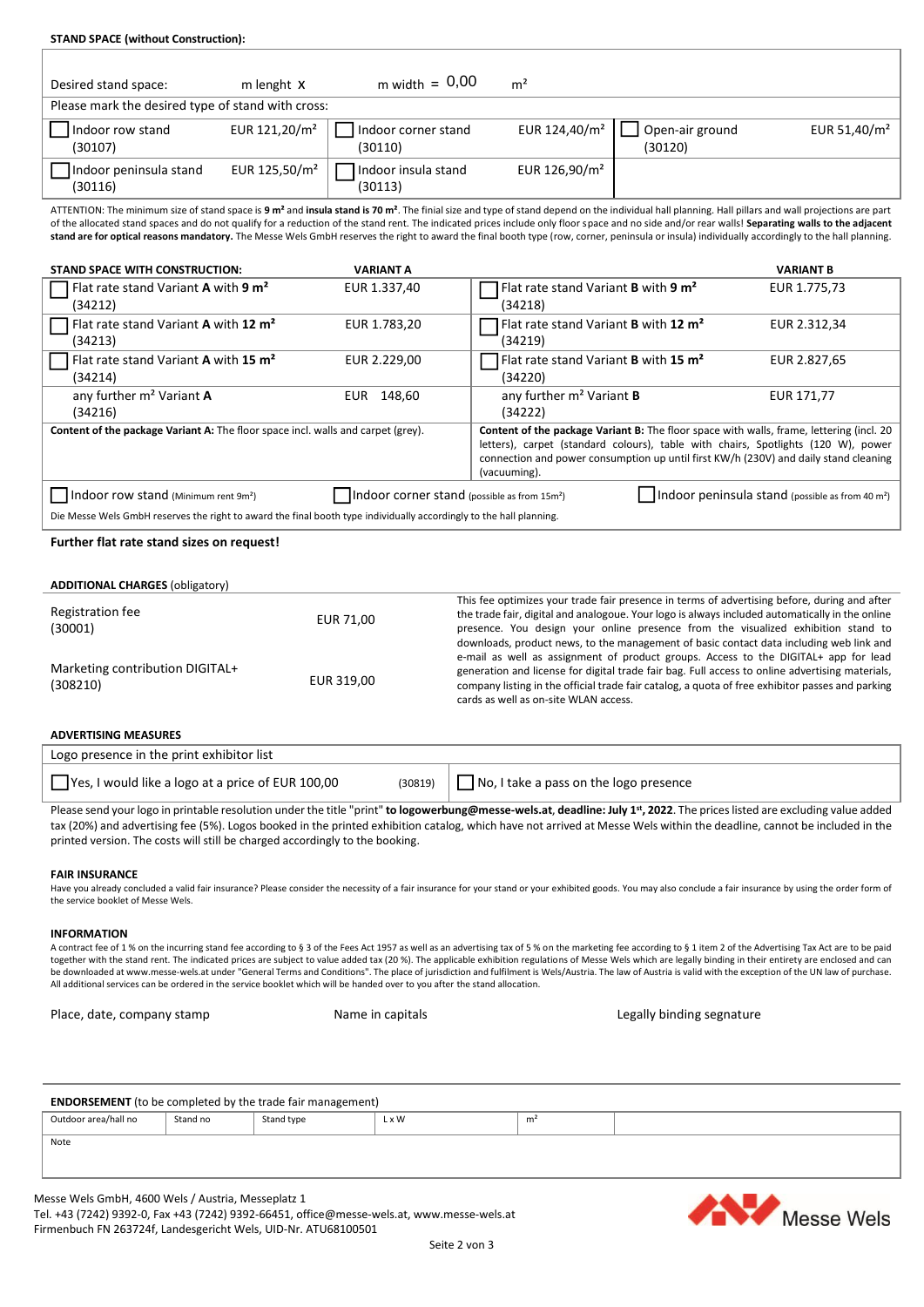

**Messe Wels,** Frau Lydia Graml mailto: l.graml@messe-wels.at Fax: +43 (7242) 9392-496668

# **Client number Order number** (is filled in by the exhibition management)

# **Registration for co-exhibitor**

# **ONLY VALID IN COMBINATION WITH THE REGISTRATION OF THE MAIN EXHIBITOR (PAGES 1 AND 2)**

#### **MAIN EXHIBITOR**

| Company name             |
|--------------------------|
| Street/P.O. Box          |
| Country/postal code/town |

# **CO-EXHIBITOR**

| Company name                                                                                                                                                             |                          |  |
|--------------------------------------------------------------------------------------------------------------------------------------------------------------------------|--------------------------|--|
| Contact person                                                                                                                                                           | Mobile phone             |  |
| Street/P.O. Box                                                                                                                                                          | Country/postal code/town |  |
| Telephone                                                                                                                                                                | E-Mail                   |  |
| Fax                                                                                                                                                                      | Homepage                 |  |
| Please fill in up to 3 products groups according to the enclosed list. Please transmit the filled in product group list with your registration form.<br>(please fill in) |                          |  |
| Exhibition programme <sup>3</sup> : only represented <b>brand names</b>                                                                                                  |                          |  |
|                                                                                                                                                                          |                          |  |

#### **CO-EXHIBITOR**

| Company name                                                                                                                                                             |                          |  |
|--------------------------------------------------------------------------------------------------------------------------------------------------------------------------|--------------------------|--|
| Contact person                                                                                                                                                           | Mobile phone             |  |
| Street/P.O. Box                                                                                                                                                          | Country/postal code/town |  |
| Telephone                                                                                                                                                                | E-Mail                   |  |
| Fax                                                                                                                                                                      | Homepage                 |  |
| Please fill in up to 3 products groups according to the enclosed list. Please transmit the filled in product group list with your registration form.<br>(please fill in) |                          |  |
| Exhibition programme <sup>3</sup> : only represented brand names                                                                                                         |                          |  |
|                                                                                                                                                                          |                          |  |

 $\overline{3}$  The description can be up to 250 characters long, no advertising text.

#### **FEE AND INFORMATION**

A co-exhibitor fee to the amount of **EUR 430,00** (Art. 30149) including an exhibitor pass and exclusive of marketing marketing contribution DIGITAL+ and registration fee is charged per co-exhibitor to the main exhibitor. A contract fee of 1 % on the incurring stand fee according to § 3 of the Fees Act 1957 as well as an advertising tax of 5 % on the marketing fee according to § 1 item 2 of the Advertising Tax Act is to be paid. The indicated prices are subject to value added tax (20 %). The applicable exhibition regulations of Messe Wels which are legally binding in their entirety are enclosed and can be downloaded at www.messe-wels.at under "General Terms and Conditions". The place of jurisdiction and fulfilment is Wels/Austria. The law of Austria is valid with the exception of the UN law of purchase.

#### **SIGNATURE OF THE MAIN EXHIBITOR**

Place, date, company stamp Name in capitals Legally binding signature Regally binding signature

Messe Wels GmbH, 4600 Wels / Austria, Messeplatz 1 Tel. +43 (7242) 9392-0, Fax +43 (7242) 9392-66451[, office@messe-wels.at,](mailto:office@messe-wels.at) [www.messe-wels.at](http://www.messe-wels.at/) Firmenbuch FN 263724f, Landesgericht Wels, UID-Nr. ATU68100501

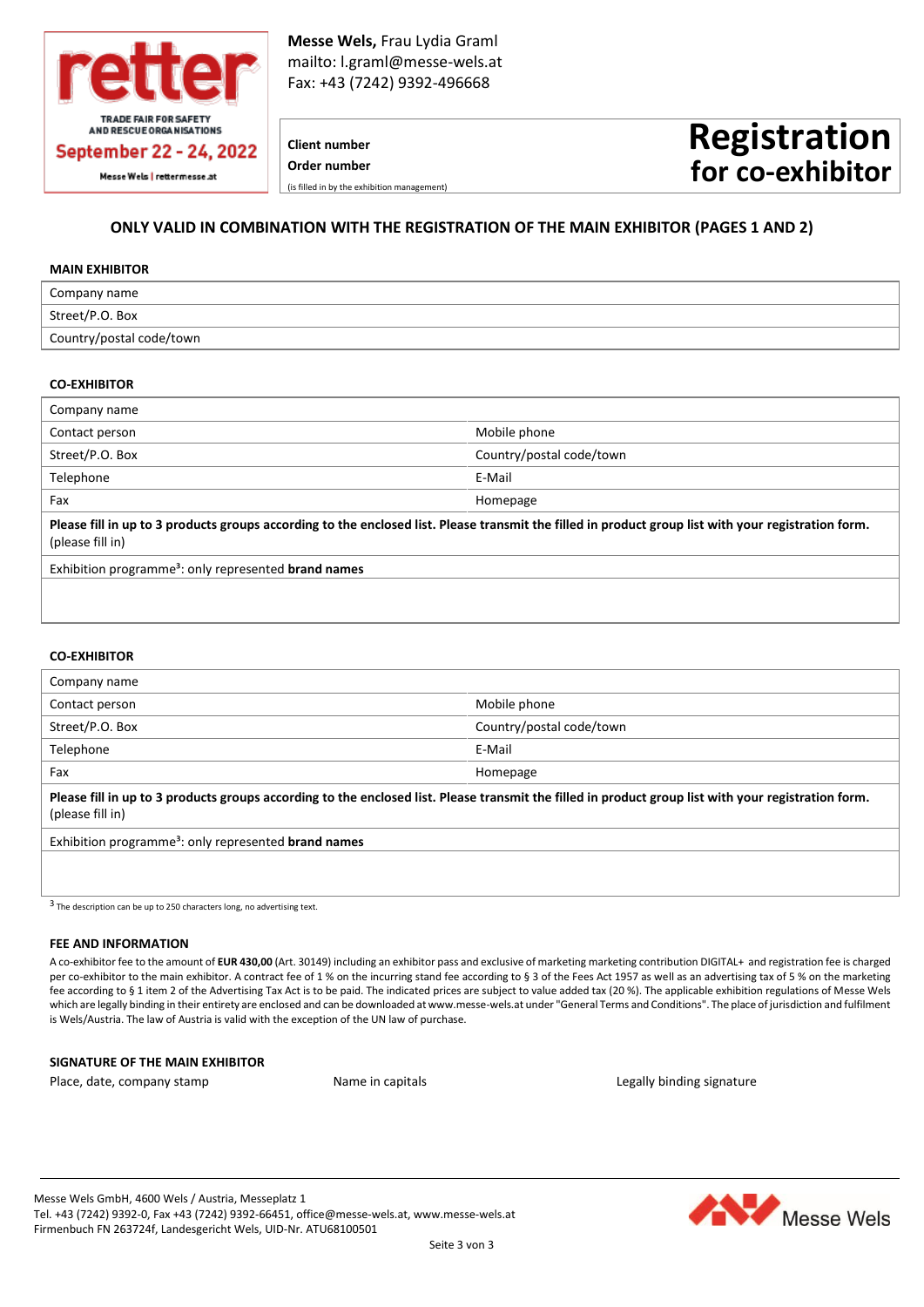# **General Conditions of Participation of the Messe Wels GmbH**

- **01. Scope:** The General Conditions of Participation shall apply to all rental agreements between the Messe Wels GmbH (MW) and the exhibitor as contractual partner, which are concluded within the framework of participation as an exhibitor at exhibitions in which MW acts as the event organiser.
- **02. Registration:** Registration as an exhibitor at the exhibition shall be done in writing using a registration form provided by MW. With the company's signature on the registration, the exhibitor places a binding and irrevocable tender to participate in the exhibition. Provisos, cancellations, supplements and amendments made in the registration form and in the Conditions of Participation shall be redundant. With registration, the exhibitor shall accept the General Conditions of Participation. There shall be no legal claim to conclusion of a contract and participation at the exhibition on the part of the exhibitor. MW shall reserve the right to reject registrations. Reasons for rejection may be: The exhibitor has not settled obligations from earlier events or legal transactions. In the past the exhibitor has violated the provisions of the Conditions of Participation or other legal provisions. The registered products and services contravene the topic of the exhibition or are not considered suitable for other reasons by MW or they contradict other legal provisions and interests.
- **03. Allocation of stand position:** With the confirmation of contract, the exhibitor shall be allocated a stand position, which is specified on the enclosed plan. (Confirmation of stand position). MW shall be entitled to move or close the entrances and exits to the exhibition site as well as the halls and to carry out other physical alterations. After conclusion of contract, MW can change the overall exhibition space of the exhibitor in relation to its position, type, dimensions and size should this be necessary for security reasons, the public order or because other exhibitors are admitted to the exhibition or because changes to allocated positions are necessary for a more efficient utilisation of the rooms and areas. However, such subsequent changes may not exceed what is reasonable for the exhibitor. MW is entitled to change the stand dimensions by a difference of +/- 15% of the confirmed stand position and to change the stand rental fee to the same extent.
- **04. Co-exhibitors, sub-exhibitors:** The co- or sub-exhibitor shall be someone who is present with their own staff and or offering at the stand of an exhibitor (main tenant). The participation of sub-exhibitors shall only be admissible if they have been registered and approved by MW. A fee must be paid for sub-exhibitors. This approval shall not give rise to any legal relationship between MW and the sub-exhibitor. The same terms shall apply analogously for sub-exhibitors as for exhibitors. The main exhibitor must ensure that this is the case and shall be liable with regard to this vis-à-vis MW.
- **05. Payment conditions:** The exhibitor shall receive an invoice of all ordered and binding services provided in the course of registration. This invoice shall be immediately payable, and payment is the premise for obtaining the exhibition space and the issue of exhibition passes, parking tickets and the like. Additional services can be ordered by the exhibitor in line with the service documents of MW (e.g. advertising services, IT equipment, stand constructions). These shall be invoiced separately, whereby due prepayment may include but is not limited to consumables such as energy, water etc. In general, MW shall be entitled to refuse the exhibitor the due services until the exhibitor has settled their financial obligations towards MW – also those dating from earlier events. To secure claims arising from the contractual relationship, MW shall reserve the right to assert the statutory tenant lien. MW shall assume no liability for damages to retained objects. Should the exhibitor wish an invoice to be changed because the name, the legal form or the address has changed, a payment of €50.00 shall be due for each invoice amendment. This shall also apply to corrections to the value-added tax of foreign companies. If a third party is specified as the invoice recipient, this does not release the exhibitor from their payment obligation. If an invoice is not paid by the invoice recipient, MW will take legal action against the contractual partner. The conditions of payment and due dates of the original invoice shall continue to apply. MW shall be entitled to invoice the exhibitor electronically.
- **06. Termination of contract:** If the implementation of the trade fair is prohibited by the authorities due to a legal regulation concerning CO-VID-19, the exhibitor shall not incur any costs in connection with the stand registration. Exceptions to this are custom-made stand constructions, advertising services/advertising materials whose production has been expressly approved by the exhibitor. If the exhibitor is demonstrably unable to participate in the fair due to a legal travel restriction or associated quarantine regulations, no cancellation costs

will be incurred. An infection or personal quarantine of the exhibitor or his staff due to COVID-19 does not constitute a reason for cancellation. The exhibitor shall have no right to withdraw from the contract apart from the statutory rights of withdrawal. The exhibitor shall have no right to change the exhibition space which they have already rented and in particular no right to decrease the area. Should the exhibitor cancel their participation in the exhibition, then MW shall be entitled to otherwise dispose of the rental area regardless of whether the exhibitor has a right of withdrawal or not. Should the exhibitor withdraw from the contract, they shall undertake to pay until eight weeks prior to the event a forfeit in the amount of 40% of the invoice which was sent with confirmation of the location of the stand. In the event of withdrawal at a later date, 100% is payable. Should registration not have been withdrawn pursuant to point 1 by 8 weeks prior to the event and no invoice of all the ordered and binding services pursuant to point 5 was issued, then the forfeit shall be calculated in accordance with the ordered and binding services pursuant to the registration form. If the exhibitor has not occupied the exhibition stand by 12 pm of the final set-up day and MW has not been informed by the exhibitor of the start of setting up, then MW can terminate the contractual relationship with immediate effect. MW shall be entitled to terminate the contract if restructuring and bankruptcy proceedings were initiated and participation at the exhibition was not confirmed in writing by the authorised party within 4 weeks, at the latest 8 weeks, before the start of the exhibition. Should the exhibitor not pay outstanding debts pursuant to the point Payment conditions, the exhibitor shall have violated a duty to respect the rights, legally protected rights and interests in particular of MW. MW shall be entitled in these cases to claim, as compensation, 100% of the invoice amount of the confirmation of location of the stand.

- **07. Warranty, complaint:** Potential defects of the rental shall be immediately reported in writing to MW at the latest before the start of the exhibition, so that MW can remedy these defects. Complaints at a later date cannot be taken into consideration and shall not lead to claims against MW.
- **08. Liability and compensation:** MW shall not be liable for any damages and losses to the goods brought to the exhibition by the exhibitor or to the stand furnishings. With regard to this, it is irrelevant whether the damages and losses occurred before, during or after the exhibition. The exhibitor has an increased duty of care for the safety of their goods during the setting up or dismantling of the stand as well as during the exhibition and outside the opening hours of the exhibition. In particular, exhibited objects which are valuable and can be easily moved must be secured during presentation and stored at the exhibitor's own risk. The same shall apply to the exhibitors' vehicles parked on the grounds of MW. The exhibitor shall be liable for all personal, property and other damages which are caused in the course of their participation on the grounds of Messe Wels. MW shall assume no liability for false entries in the exhibition catalogue or other types of printed materials. Should it be necessary for MW to change the date or location of the event for whatever reason - in particular due to the COVID-19 pandemic - the exhibitor shall have no right to claim compensation or withdraw from the contract. If it is not possible to hold the event due to force majeure, then MW can, as compensation for costs incurred, invoice for 25% of the services ordered pursuant to point 5. This does not apply in case of cancellation due to COVID-19.
- **09. Insurance:** MW expressly points out that goods and materials brought by the exhibitor are not insured by MW and that there is no obligation on the part of MW to do so. Each exhibitor shall be obliged to conclude their own exhibition insurance policy to cover such risks. This can be ordered via the service documents of MW.
- **10. Surveillance:** MW shall provide general surveillance of the hall and the grounds during the exhibition event. There shall be no legal right to surveillance of a specific stand and/or guarding from theft. This must be ordered separately from MW.
- **11. Stand supervision:** The exhibitor undertakes to open the exhibition stand in accordance with the opening hours and staff it with competent staff. In the event of failure to comply with this requirement and the stand being left unattended, MW shall be entitled to charge a fine of € 700.00.
- **12. Exhibition passes/parking tickets:** Each exhibitor shall receive a certain number of exhibitor passes and parking tickets corresponding to the size of the stand. Additional numbers can be ordered for a fee.
- **13. Taking photos, filming:** MW shall be entitled to have photographs taken and films made of the events of the exhibition, the stands and the exhibited goods and to use them for advertising purposes or general press publications.